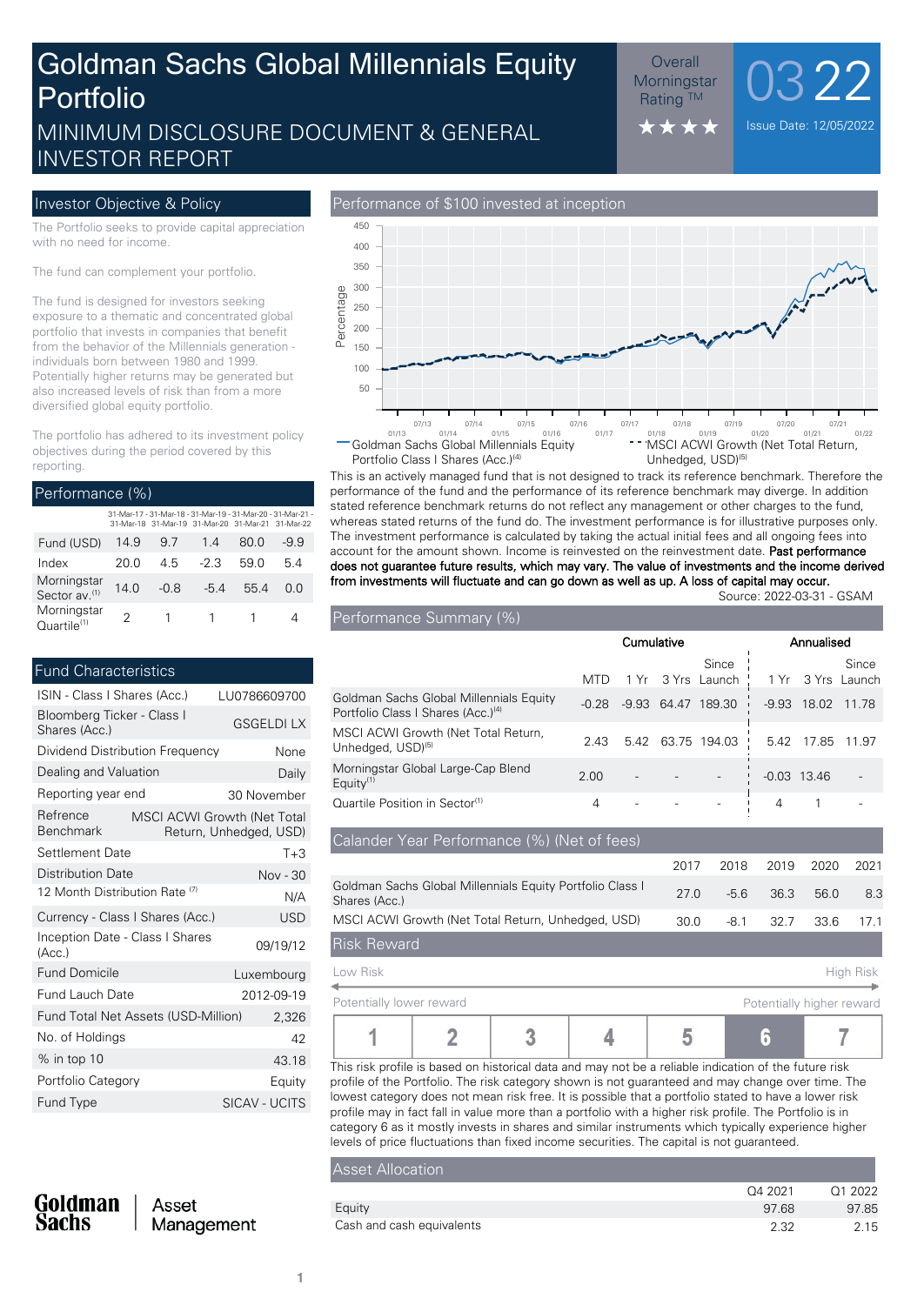# Goldman Sachs Global Millennials Equity Portfolio

## MINIMUM DISCLOSURE DOCUMENT & GENERAL INVESTOR REPORT

| USD<br>28.93 |
|--------------|
| 0.09         |
| 0.05         |
| 0.03         |
|              |
| 0.12         |
| 0.10         |
| 0.00         |
| N/A          |
| 0.84         |
| 0.75         |
| 0.00         |
| 0.09         |
| 0.84         |
| 20110042.61  |
|              |

#### Contact Details

#### **Investment Manager :**

Goldman Sachs Asset Management Fund Services Limited 47-49 St. Stephen's Green Dublin 2 Ireland

#### **Representative Office in South Africa :**

Prescient Management Company (RF) (Pty) Ltd, Registration number: 2002/022560/07 Physical address: Prescient House, Westlake Business Park, Otto Close, Westlake, 7945 Postal address: PO Box 31142, Tokai, 7966. Telephone number: 0800 111 899. E-mail address: info@prescient.co.za, Website: www.prescient.co.za.

#### **Custodian :**

State Street Bank Luxembourg S.C.A 49, Avenue J.F. Kennedy L-2082 Luxembourg Grand Duchy of Luxembourg

#### **Sector Allocation (%) Sector Allocation (%)** Region Allocation



#### 0.0%Energy 2.2%Industrials 2.9%Consumer Staples 3.1% Health Care 3.2% Real Estate 4.8%Materials 5.5%Utilities 17.9% Information Technology 26.3%Consumer Discretionary

2.2% Cash and cash equivalents

**Morningstar Rating ™** 

> $\bigstar$ \*\*



 $\frac{\text{Overall}}{\text{primary max}}$  0322

Issue Date: 12/05/2022

| $\sqrt{10p}$ 10 Holdings <sup>(6)</sup>       |      |                      |                                             |
|-----------------------------------------------|------|----------------------|---------------------------------------------|
| Security                                      | $\%$ | Geography            | Activity                                    |
| Amazon.com Inc.                               | 7.7  | <b>United States</b> | Retailing                                   |
| Alphabet Inc                                  | 7.1  | <b>United States</b> | Media & Entertainment                       |
| NVIDIA Corp                                   | 4.1  | <b>United States</b> | Semiconductors &<br>Semiconductor Equipment |
| LVMH Moet Hennessy Louis Vuitton<br><b>SE</b> | 3.9  | France               | Consumer Durables &<br>Apparel              |
| Mastercard Inc.                               | 3.9  | <b>United States</b> | Software & Services                         |
| Taiwan Semiconductor<br>Manufacturing Co Ltd  | 3.8  | Taiwan               | Semiconductors &<br>Semiconductor Equipment |
| Ulta Beauty Inc                               | 3.3  | <b>United States</b> | Retailing                                   |
| American Tower Corp                           | 3.2  | <b>United States</b> | <b>Real Estate</b>                          |
| NextEra Energy Inc                            | 3.2  | <b>United States</b> | Utilities                                   |
| MercadoLibre Inc.                             | 3.0  | Brazil               | Retailing                                   |

<sup>(1)</sup> The Morningstar sector average figures are calculated using all open funds available in the universe at the indicated time period. The number of funds in a Morningstar sector varies over time as new funds are launched and funds close. Source: Morningstar ©2022 Morningstar, Inc. All Rights Reserved.  $^{(2)}$  Please note that this estimated transaction costs figure has not been calculated using the prescribed methodologies required under EU regulations (i.e. MIFID II and PRIIPS). Where required by law or regulation, you may receive additional estimates of transaction costs from us which will be calculated using these prescribed methodologies. These additional estimates may differ from the estimated transaction cost figure included here. <sup>(3)</sup> The ongoing charges figure is based on expenses during the previous year. See details in the Key Investor Information Document. <sup>(4)</sup> Fund returns are shown net of applicable ongoing fees within the portfolio, with dividends re-invested using the ex-dividend NAV. These returns are for comparison of performance against specified index. As the investor may be liable to other fees, charges and taxes, they are not meant to provide a measure of actual return to investors. The performance data do not take account of the commissions and costs incurred on the issue and redemption of shares. <sup>(5)</sup> The MSCI World Index is quoted at month-end with income reinvested and, in contrast to the Portfolio, shown without the deduction of any expenses. <sup>(6)</sup> Portfolio holdings may not represent current, future investments or all of the portfolio's holdings. Future portfolio holdings may not be profitable. <sup>(7)</sup> The 12 month distribution rate is represented in cents per unit. <sup>(8)</sup> Please be advised that this is the monthly Total Expense Ratio (TER) for the share class.

Goldman Asset Sachs Management

**2**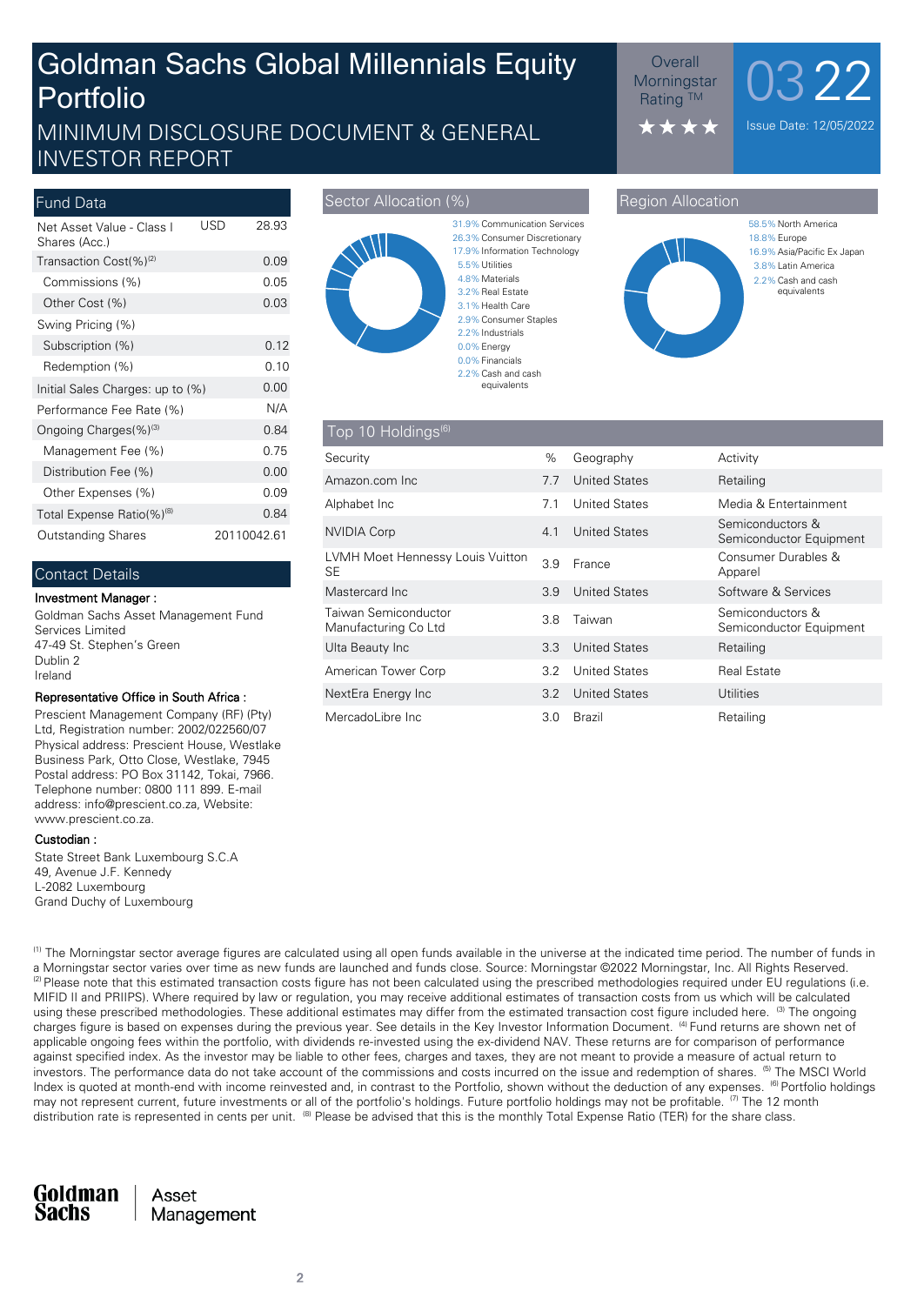# Goldman Sachs Global Millennials Equity Portfolio MINIMUM DISCLOSURE DOCUMENT & GENERAL

 $\frac{\text{Overall}}{\text{primary max}}$  0322 **Morningstar Rating ™** 

Issue Date: 12/05/2022

#### **Important risk Consideration**

INVESTOR REPORT

■ **Counterparty risk** a party that the Portfolio transacts with may fail to meet its obligations which could cause losses.

■ **Custodian risk** insolvency, breaches of duty of care or misconduct of a custodian or subcustodian responsible for the safekeeping of the Portfolio's assets can result in loss to the Portfolio.

■ **Derivatives risk** derivative instruments are highly sensitive to changes in the value of the underlying asset that they are based on. Certain derivatives may result in losses greater than the amount originally invested.

■ **Emerging markets risk** emerging markets are likely to bear higher risk due to lower liquidity and possible lack of adequate financial, legal, social, political and economic structures, protection and stability as well as uncertain tax positions.

■ **Exchange rate risk** changes in exchange rates may reduce or increase the returns an investor might expect to receive independent of the performance of such assets. If applicable, investment techniques used to attempt to reduce the risk of currency movements (hedging), may not be effective. Hedging also involves additional risks associated with derivatives.

■ Liquidity risk the Portfolio may not always find another party willing to purchase an asset that the Portfolio wants to sell which could impact the Portfolio's ability to meet redemption requests on demand.

■ Market risk the value of assets in the Portfolio is typically dictated by a number of factors, including the confidence levels of the market in which they are traded.

■ **Operational risk** material losses to the Portfolio may arise as a result of human error, system and/or process failures, inadequate procedures or controls.

#### **Glossary**

■ Beta – Measures the sensitivity of the fund's returns to the comparative benchmark index return (annualised). The nearer to 1.00, the closer the historical fluctuations in the value of the fund are to the benchmark. If above 1.00, then fund fluctuations have been greater than the benchmark.

■ **Commissions** – Total amount paid to executing brokers in relation to dealing in buying and selling of investments in the Fund during year ending 30 November 2021.

■ **Excess returns** – The return of the fund in excess of the benchmark/index return (annualised).

■ **Historical tracking error –** Measure of the actual deviation of the fund's returns from the comparative benchmark index returns (annualised). A higher number means that the fund is taking greater risk against the benchmark.

■ Historical Volatility of Portfolio – Illustrates the dispersion of the fund's realized monthly returns around the average monthly return, indicating how volatile the fund's return is over time. The higher the number the more volatile the fund's returns.

■ **Net Asset Value –** Represents the net assets of the fund (ex-dividend) divided by the total number of shares issued by the fund.

■ **Ongoing Charges** – The ongoing charges figure is based on the fund's expenses during the previous 12 months, on a rolling basis. It excludes transaction costs and performance fees incurred by the fund.

■ Other Expenses – Fees deduced from the Fund's assets incurred as part of the Fund's operations, including, where applicable, costs incurred by the Fund when investing in other funds.

■ Other Costs – Total amount of costs incurred by the Fund outside Commissions during year ending 30 November 2021. These may include, but not limited to, market fees and local taxes.

■ **R**<sup>2</sup> – Measure that represents the percentage of a portfolio movement linked to movements in the benchmark index return (annualised). The nearer to [1.00], the more a fund is tracking the risk of the benchmark, and the less risk that the fund is taking against the benchmark.

■ Swing pricing – This describes the total trading spreads and any other duties and charges (e.g. Broker Commissions, Stamp Duty and Taxes) that may be paid on entry and exit to the Fund and which seek to protect long-term investors already in the Fund. The price shown is measured at last quarter end, and is only indicative of the swing that may apply to a new subscription/redemption.

■ **Transactions costs** – Total trading costs of transactions incurred by the fund, including Commissions during year ending 30 November 2021. Does not include trading spreads incurred on transactions.

■ **Turnover ratio** – Measure of how frequently over the period assets are bought or sold in the fund (Lower of Purchases or sales by the Fund/Average net assets of the Fund).

■ **Annualised performance** – Annualised performance shows longer term performance rescaled to a 1-year period. Annualised performance is the average return per year over the period. Actual annual figures are available to the investor on request.

■ **Highest & Lowest return** – The highest and lowest returns for any 1 year over the period since inception have been shown.